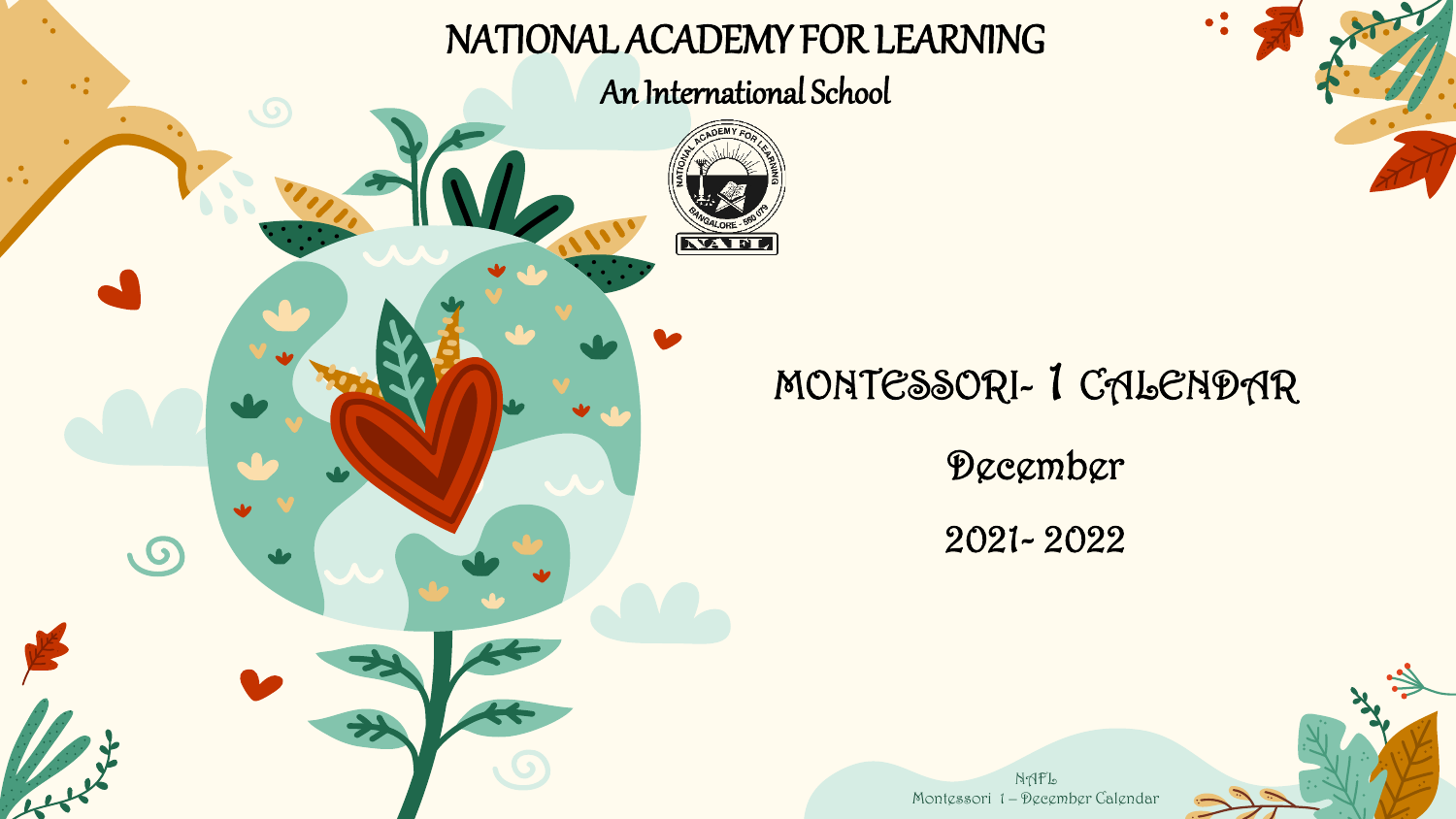

للملبوء







- $\triangleright$  Names of some fruits, vegetables, flowers, pulses and grains
- ➢ Fruits with seeds inside and outside
- $\triangleright$  Colour, texture and taste of a few vegetables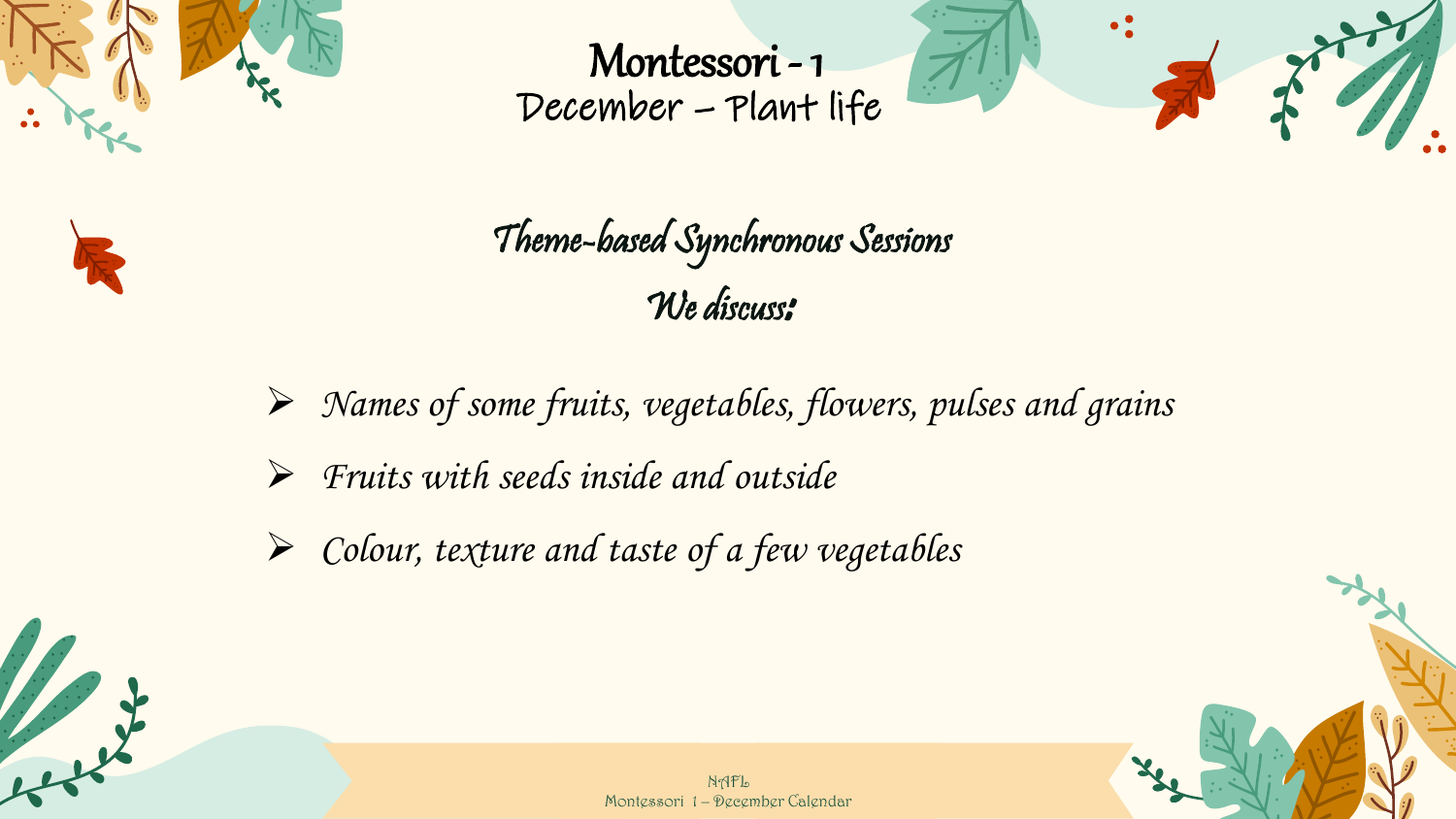

Asynchronous: Montessori - 1 December – Plant life



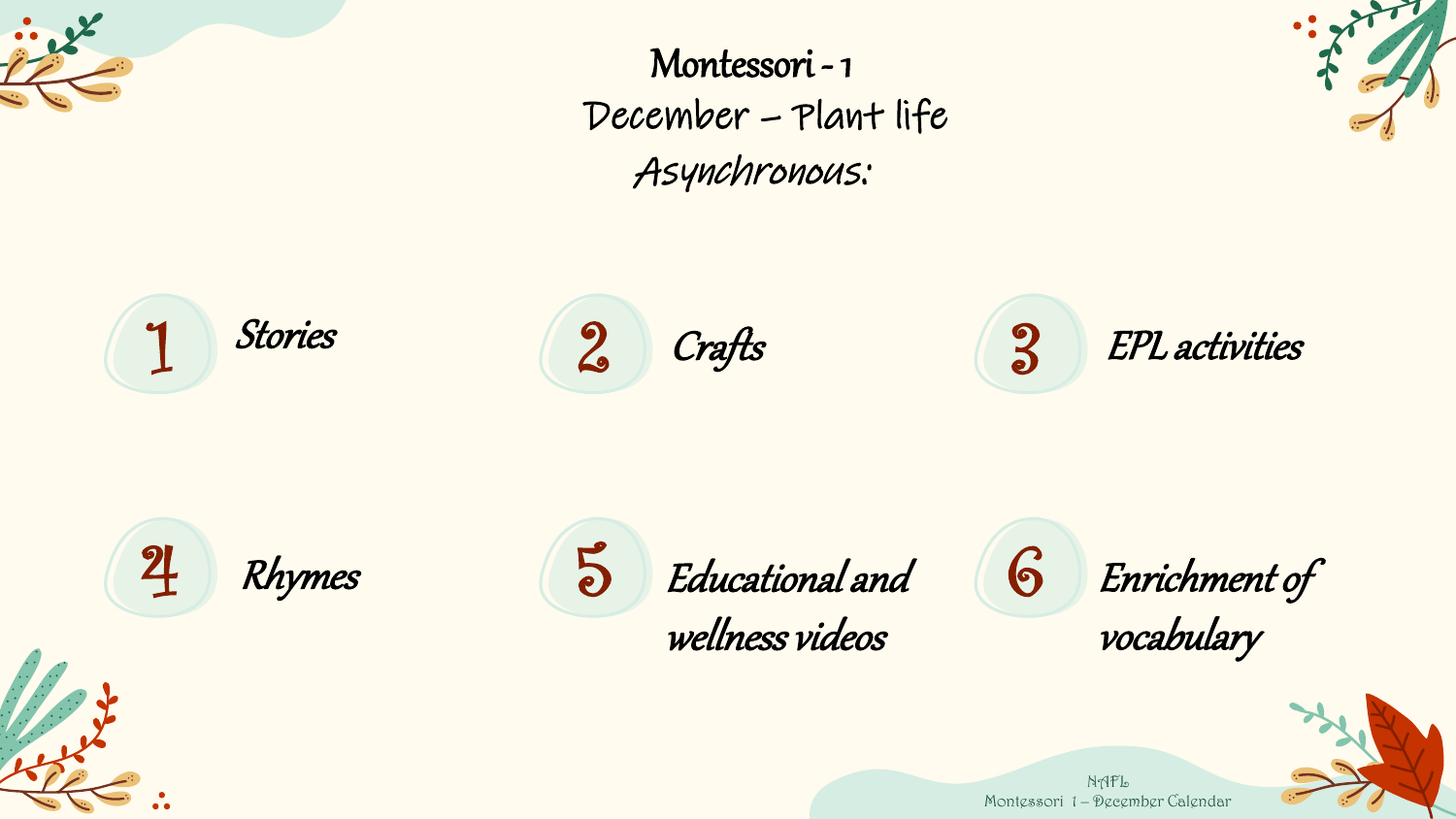

### Montessori - 1 December – Plant life

Academic sessions:

Bangle activity

Sorting sounds

Sand Paper Letters  $-h$ ,  $b$ ,  $f$ ,  $t$ ,  $y$ 

**Chit Game** 

**Starf Curvilinear shapes** 





 $\bullet$   $\bullet$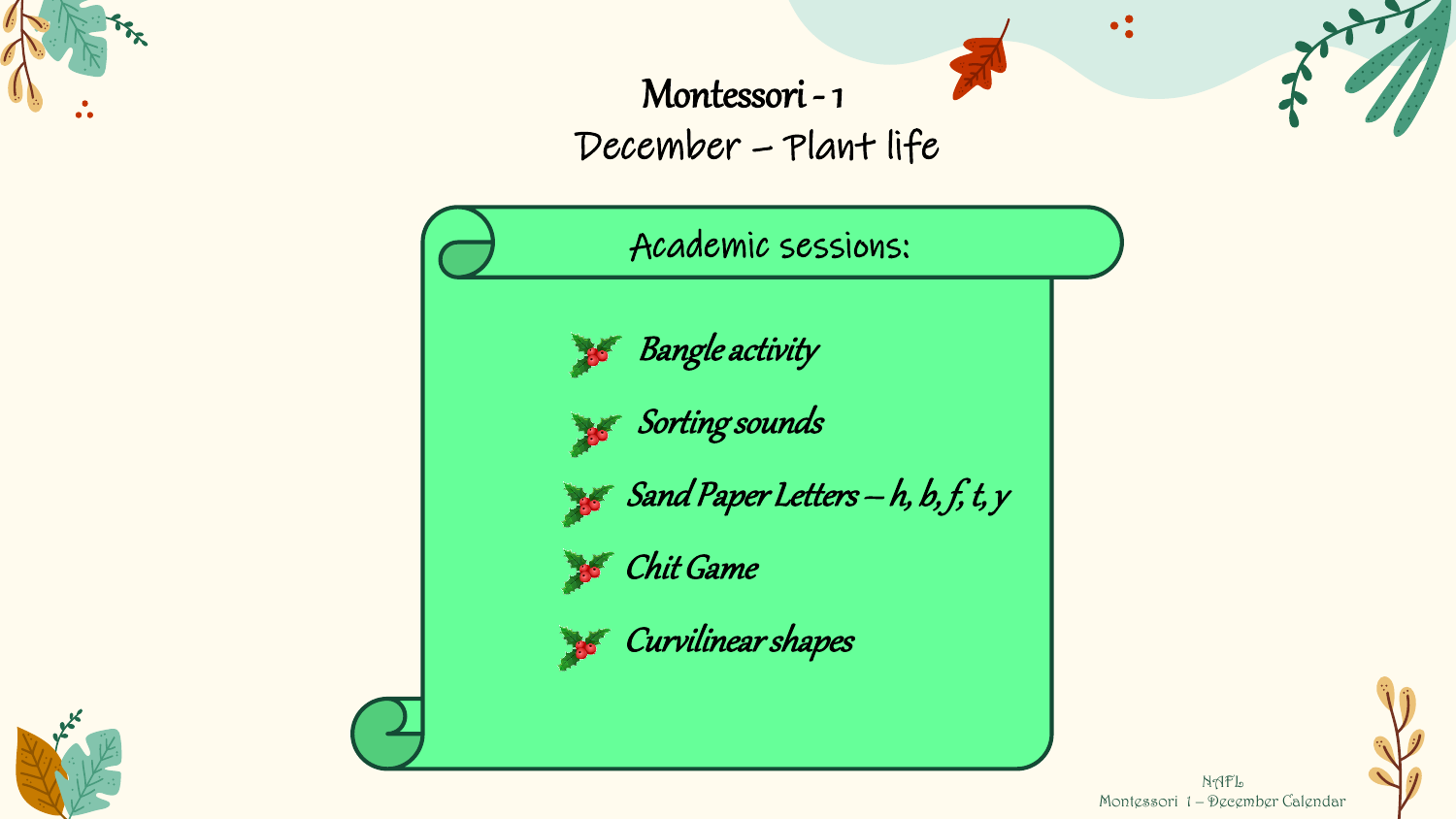

Let's de

Special Days: Montessori - 1 December – Plant life

December 21<sup>st</sup> : Garden Day

December 24<sup>th</sup> : Christmas assembly

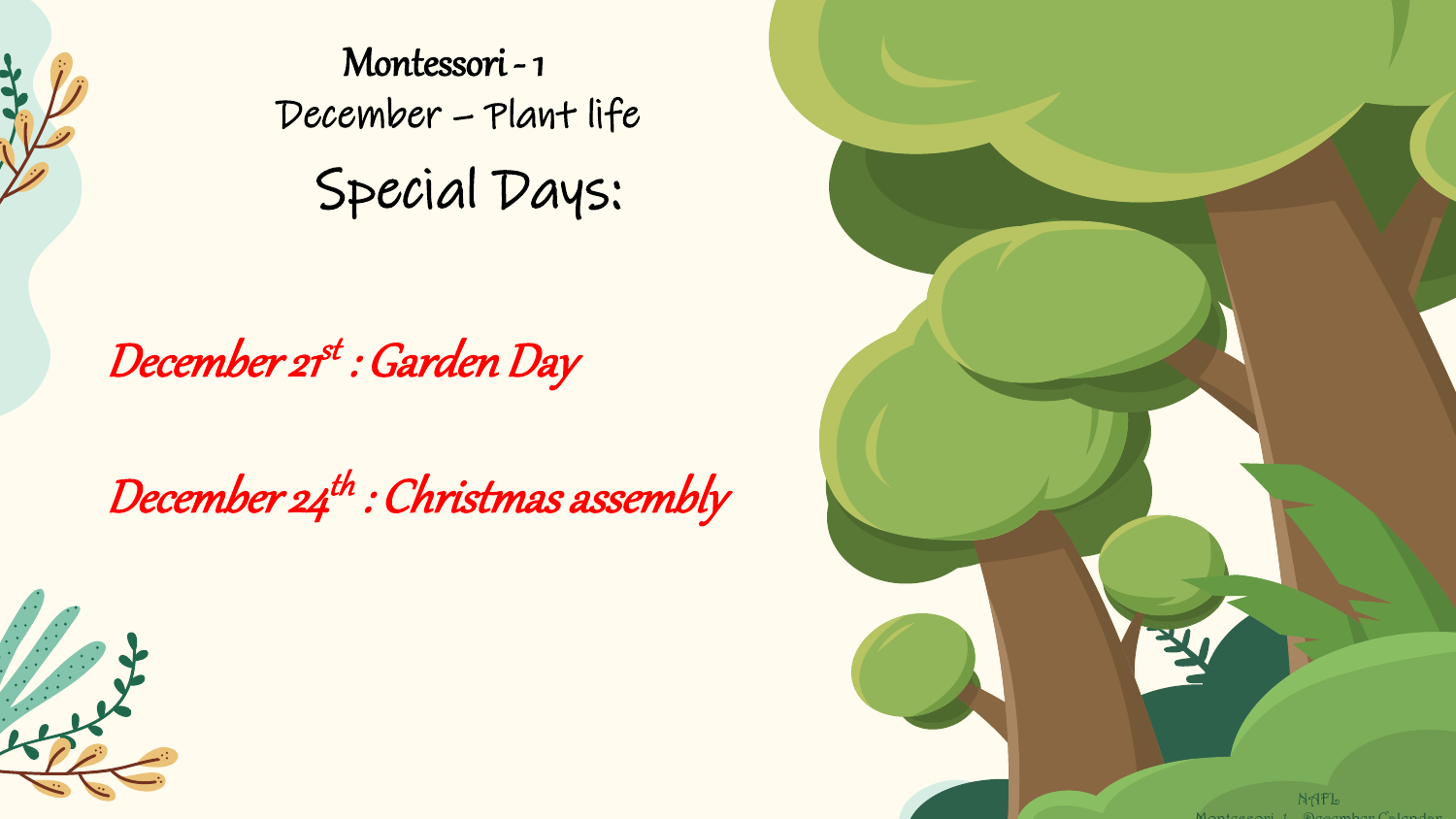

 $x^{\prime}$ 



# Let us grow green!

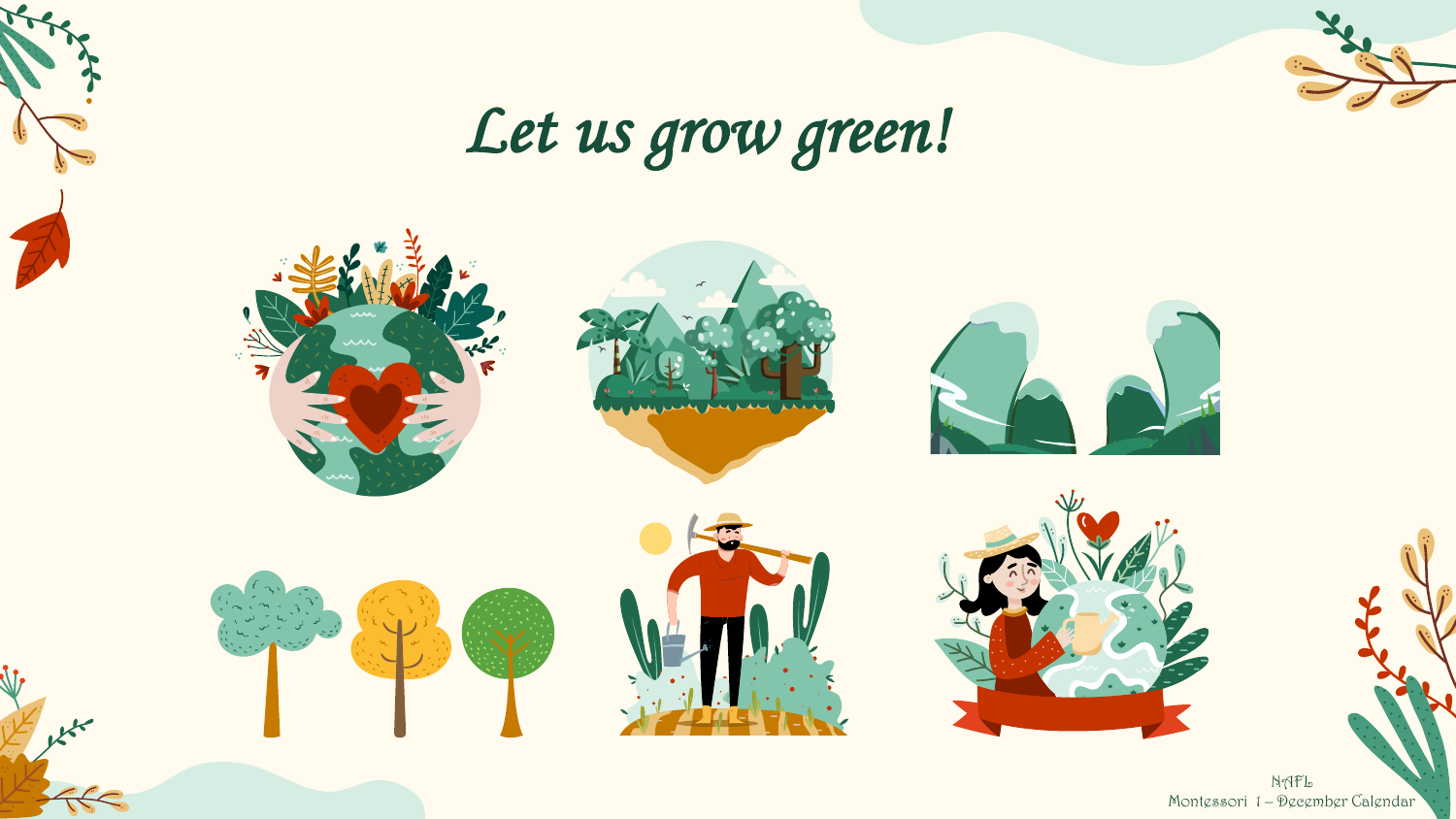

Montessori - 1 December – Plant life



# What the hand does, the mind remembers!



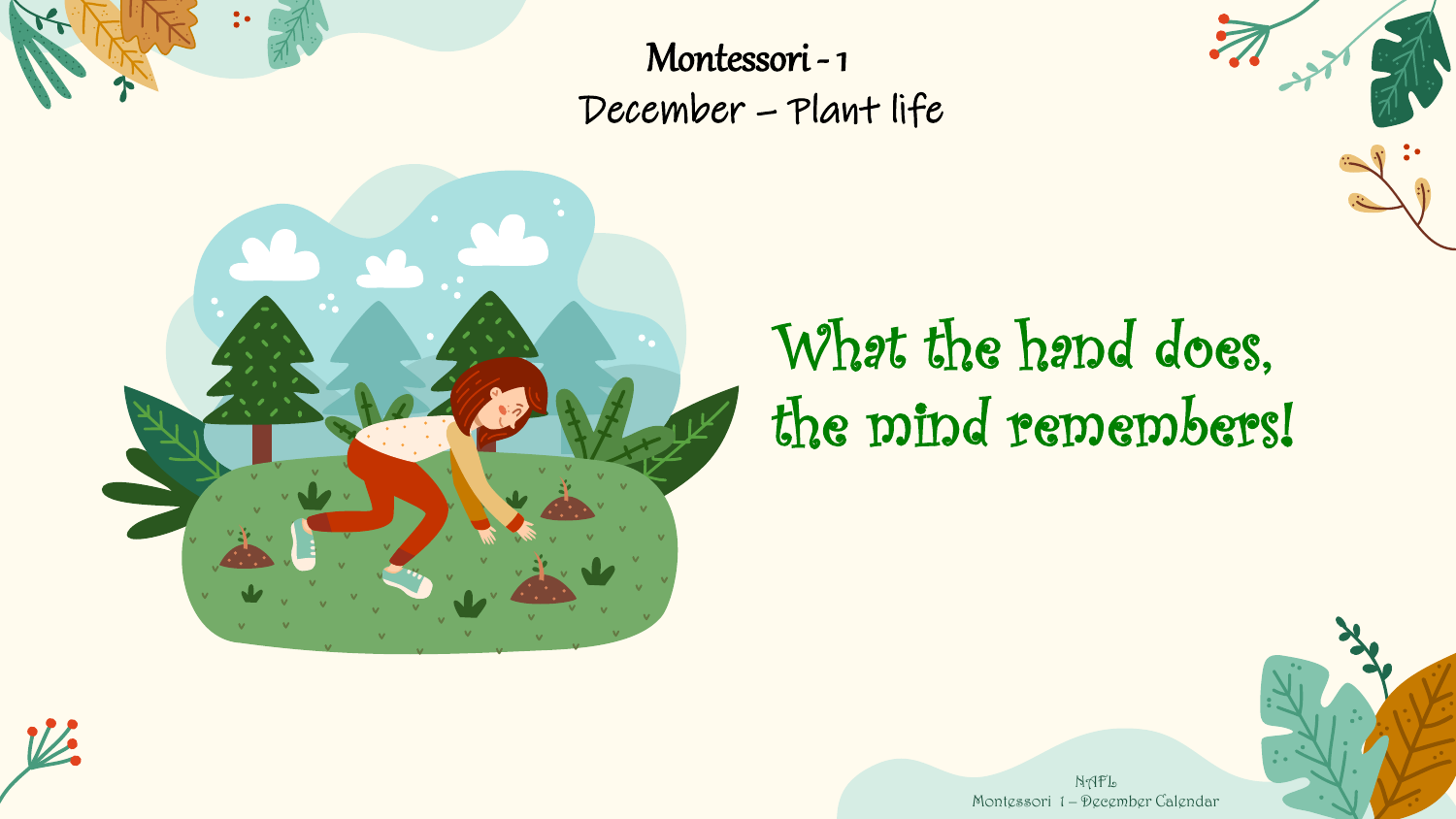

Principal: Ms Indira Jayakrishnan

Coordinators: Ms Pushpa, Ms Divya Grade Teachers: Ms Shubha , Ms Neethu , Ms Srimathi, Ms Ridhi , Ms Ashwini, Ms Deepti, Ms Krithika